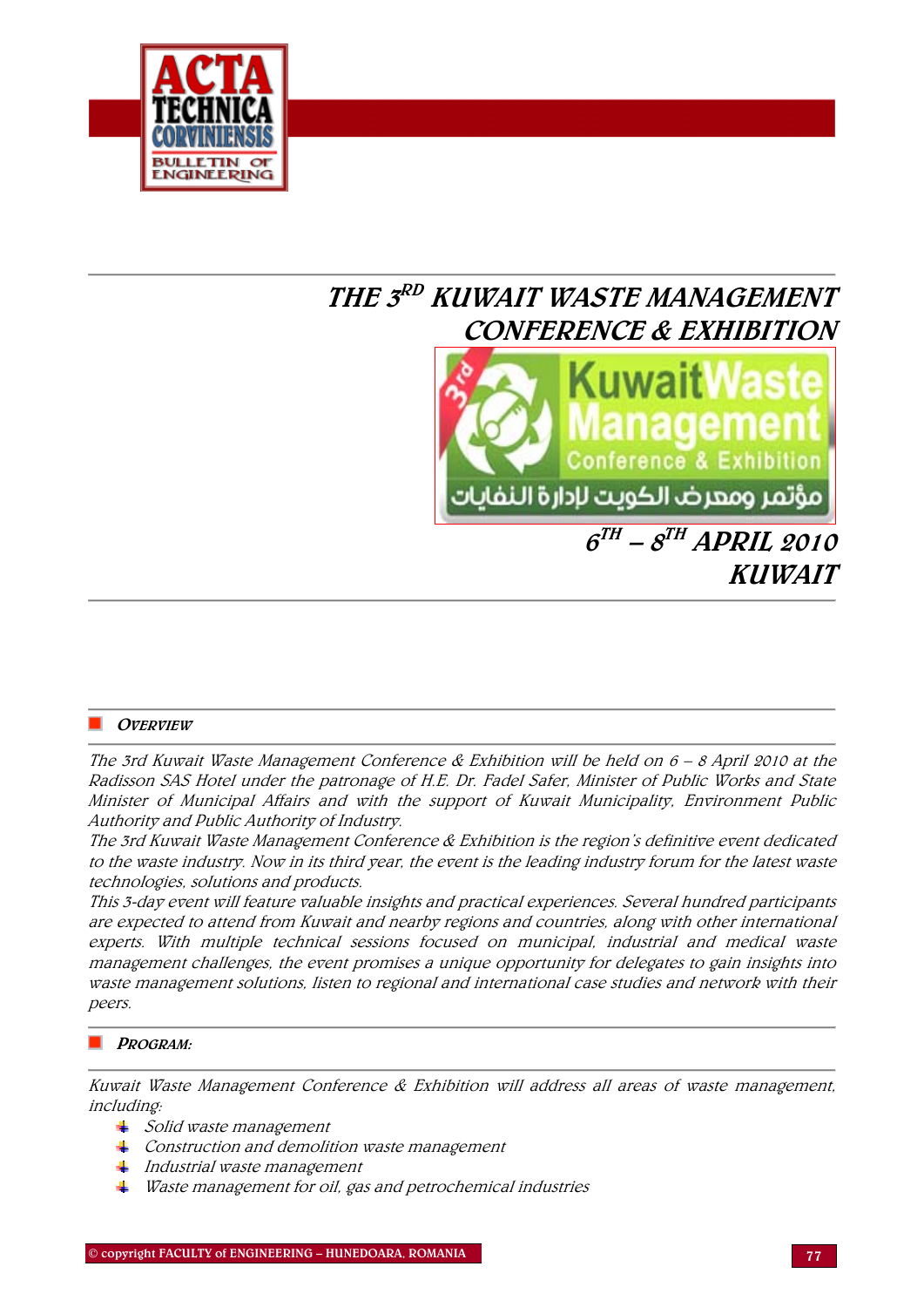- $\pm$  Hazardous waste management
- $\frac{1}{\sqrt{2}}$  Medical waste management
- $\frac{1}{\sqrt{2}}$  Wastewater management
- $\textcolor{red}{\textbf{4}}$  Recycling Systems
- $Materal$  *Material Recycling*
- **Landfill technologies**
- $\perp$  *Composting*
- Waste-to-Energy
- $\ddotplus$  Waste management policy, financing, planning and regulation

If you wish to participate at the event as a speaker and have suggestions for the program, email us here [info@kuwaitwaste.com](mailto:info@kuwaitwaste.com)

#### EXHIBITION:

An exhibition will be held in conjunction with the technical sessions within the conference venue. The exhibition is intended to provide an opportunity for companies, consulting and research organizations to display and demonstrate their products and services related to the subject of Recycling & Waste Management and other associated services. Interested organizations are encouraged to participate either by sponsoring the event or by taking part in the exhibition.

#### WORKSHOP: HEALTHCARE WASTE WORKSHOP - ADVANCED LEVEL

The effective management of healthcare waste is of vital importance to the health care sector and the people in all countries, who need to be assured that such wastes are managed and disposed of properly.

The different categories of waste normally generated from a health care setting are non-risk/nonhazardous, solid waste (household waste) as well as risk/hazardous waste such as infectious waste, sharps, pharmaceutics, chemicals and other potential dangerous waste streams. Included in the domestic waste is also 'green waste' from maintenance of grounds, and construction and demolition wastes from building activities.

Transmission of disease occurs mainly through injuries from contaminated sharps and through inhalation of bio-aerosols. Besides tuberculosis (TB), blood borne diseases - like hepatitis B (HBV), hepatitis C (HCV), and the human immunodeficiency virus (HIV) - are infections of particular concern. Toxic risks arise among others from reagents (particularly laboratory reagents), drugs, and mercury thermometers (CEC, 1993).

The personnel responsible for health care waste management, i.e. for waste minimisation, collection, transport, storage, treatment and disposal, will require access to relevant professional advice and the implementation of a sound management system adequate for the purpose. Risk assessment is required in the contexts of the protection of staff and the protection of the environment.

Due to the changes in health care processes, the quantity and quality of healthcare waste is changing. The volume of waste generated is steadily raising and materials are getting more toxic. Those responsible for health care waste are increasingly challenged to investigate further the management of health care wastes. The aim, where possible, should be to substantially reduce the volume of waste. Special consideration should be given to hazardous waste, because of its higher risks and the cost intensive specialist treatment and disposal. In particular, sound and practical systems of segregation are required.

This advanced level course is not intended for trainees without previous knowledge in healthcare waste management. The advanced training course will especially deal with the following subjects and waste streams:

- Pharmaceutical waste
- Photochemical waste
- Cytotoxic waste
- Other chemical waste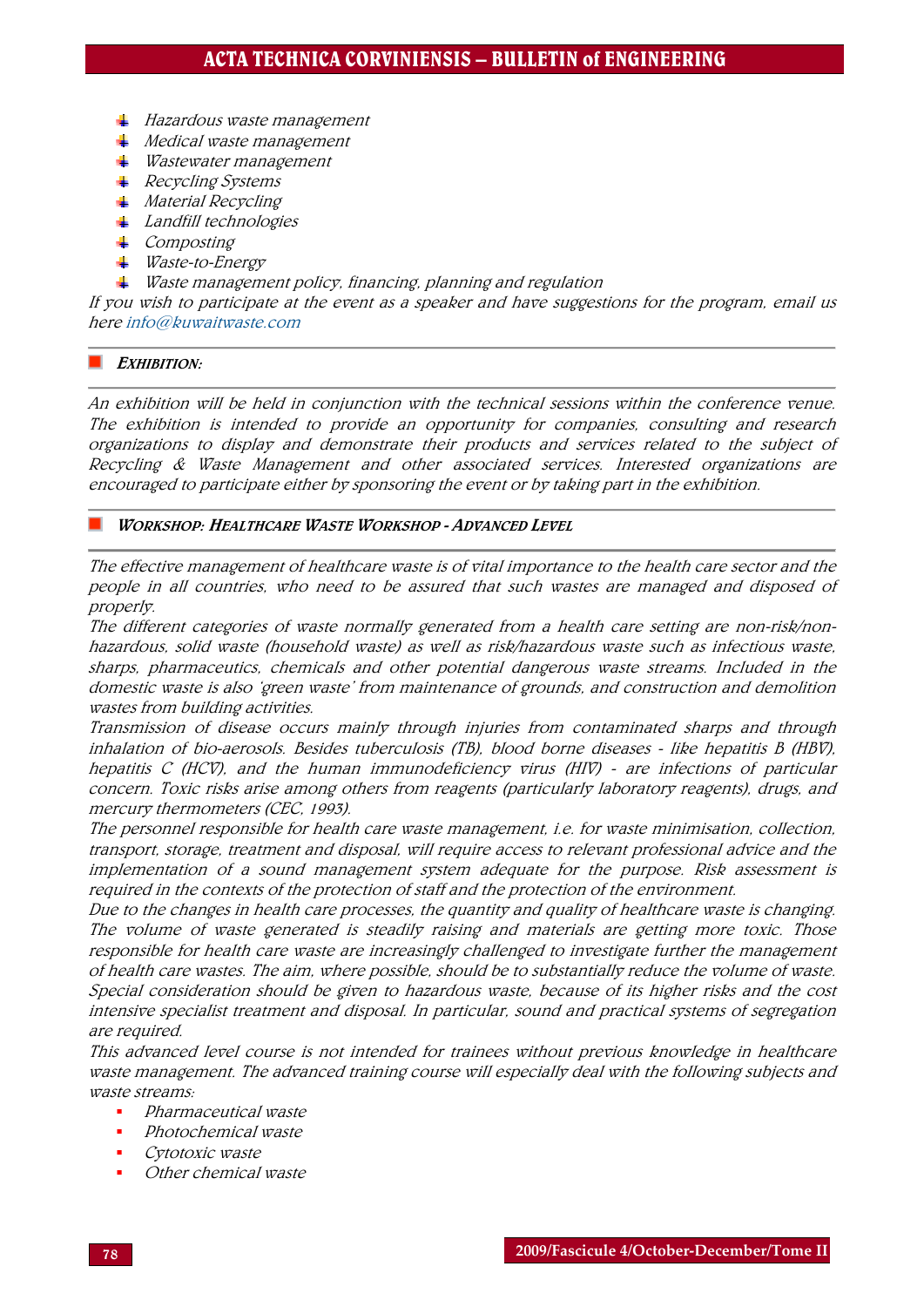- Contracting & pricing of waste services
- Occupational health & safety
- External transportation of waste

#### TRAINING COURSE:

The overall goal of this training course is to train healthcare and paramedical staff in the principles of advanced healthcare waste management and to introduce better management processes.

## Objectives of the training course

The main objective of the training is to increase the know-how of responsible persons for healthcare waste management in for waste management in their hospital. The participants will learn how to plan, set up and independently run advanced healthcare waste management systems of a health institution. After the course, the employees will know how to deal with more complex waste streams and how to reduce occupational health impacts by hazardous waste. They will know how to react in case of emergencies and injuries and how to use more advanced waste management tools.

#### Target Audience

The training is targeting employees of the middle or higher management level of a healthcare institution who are responsible for the monitoring and management of the safe handling of healthcare waste. It is expected that the participants have a basic knowledge in healthcare waste management.

## Tutorial Design and teaching method

The course is a mix of informative theoretical lessons and interactive workshops (lectures/ presentations). The lessons are based on simulations, questions, exercises, and practical demonstrations undertaken by qualified trainers to make learning enjoyable and to encourage a high level of knowledge retention. Following the training, participants' performance will be evaluated.

#### Topics covered

The tutorials are practical orientated and covers a wide range of topics, including:

- $\frac{1}{\sqrt{2}}$  Tasks and responsibilities of an healthcare waste officer
- $\downarrow$  Job description, SOP, MSDS, etc. for healthcare waste management
- $\overline{+}$  Advanced planning of modern healthcare waste systems
- $\textcolor{red}{\downarrow}$  Recycling of hazardous and non-hazardous waste
- $\frac{1}{\sqrt{2}}$  Management of complex waste streams including
	- Pharmaceutical waste
	- Chemical waste
	- **Cytotoxic waste**
- $\Box$  Photochemical waste
- $\overline{\phantom{a}}$  Contracting of waste treatment & disposal
- $\frac{1}{\sqrt{2}}$  External logistic aspects
- $\ddot{*}$  Management methods for different types of waste
- $\pm$  Development and implementation of waste management plans
- $\ddot{*}$  Alternative treatment methods for bio-hazardous waste

#### CALL FOR PAPERS:

Authors are invited to submit an abstract of the proposed paper in English or Arabic. It should state clearly the objectives, subject matter and conclusions to be presented in the full paper. Selection of papers will take account of originality, relevance, and likely interest to delegates.

Papers should be of technical nature and we recommend that authors take an exhibition stand should they wish to support their presentations with commercial material.

#### ABSTRACT SUBMISSION:

Send abstracts via email to: [program@kuwaitwaste.com](mailto:program@kuwaitwaste.com)